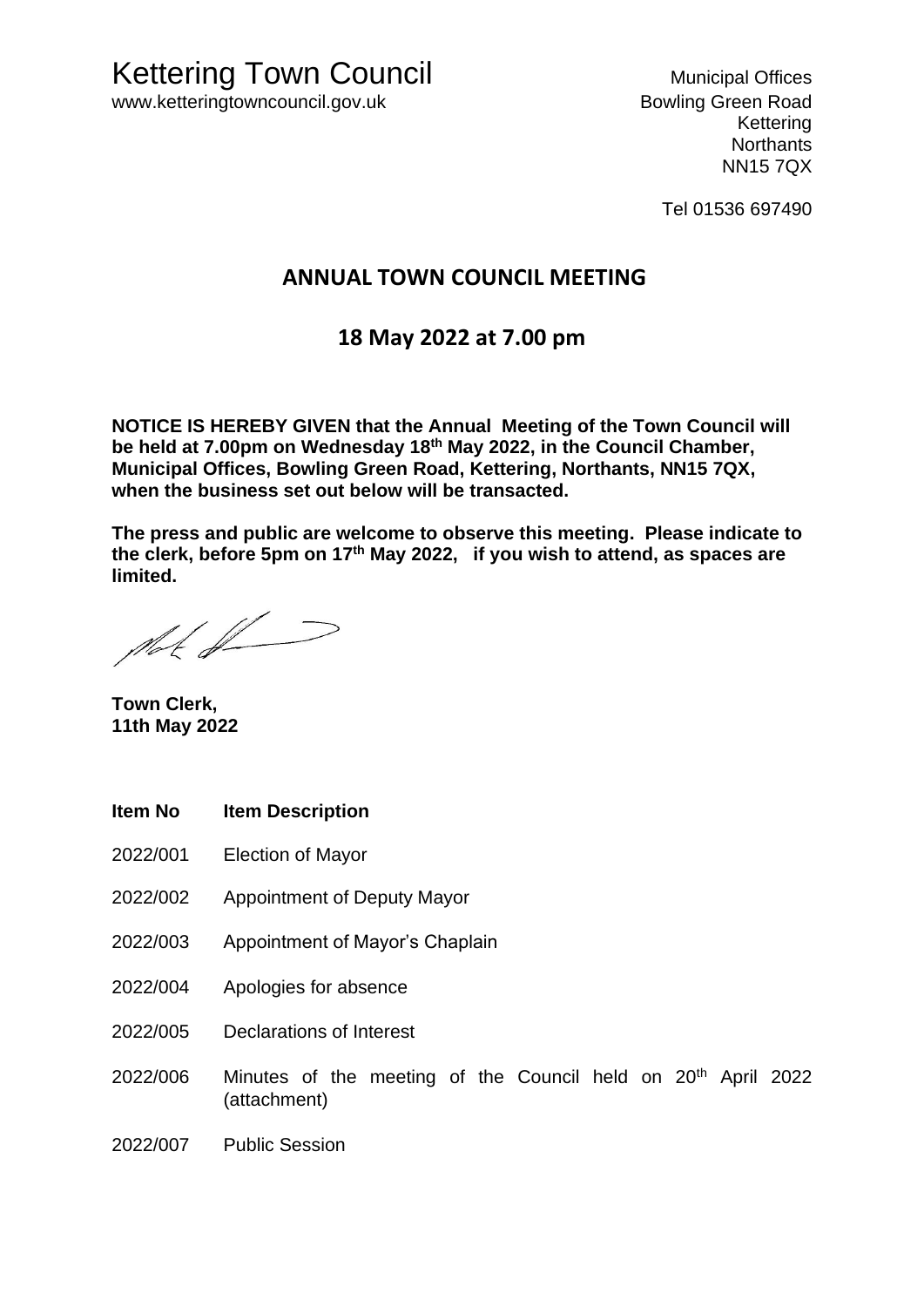If you wish to speak at this meeting, you may only do so in relation to an item on the agenda. You must register your request by 5pm the day before the meeting. With the permission of the Mayor you will be allowed to speak for a maximum of three minutes, with a maximum of 15 minutes for all speakers.

- 2022/008 Mayor's Announcements
- 2022/009 Appointment of a member to serve as Leader of the Council,
- 2022/010 Leader's announcements
- 2022/011 Appointment of committee memberships (attachment)
- 2022/012 Terms of Reference for Council Committees (attachment)

To approve the revised and new terms of reference for

- Finance and Governance Committee
- Markets and Events Committee.
- 2022/013 Appointment of members to outside bodies (attachment)
- 2022/014 Calendar of Meetings for 2022/23 financial year (attachment)
- 2022/015 Internal Audit Report, Annual Governance and Accounting Statements
	- a) To receive the Internal Audit report for 2021/22 (to follow)
	- b) To approve the Annual Governance Statement for 2021/22 (attachment)
	- c) To approve the Accounting Statements for 2021/22 (attachment)
- 2022/016 Finance, audit and banking arrangements (attachment)
	- a) Appointment of members to authorise and audit payments
	- b) Amendments to banking arrangements for the coming year
		- c) Appointment of Internal Auditor for 2022/23
		- d) Asset Register
- 2022/017 Public Spaces Protection Order, Kettering Town Centre, Consultation Response (attachment) To agree the draft response to the NNC consultation
- 2020/018 Kettering Market (attachment) To agree changes to the operation of the market.

---------------